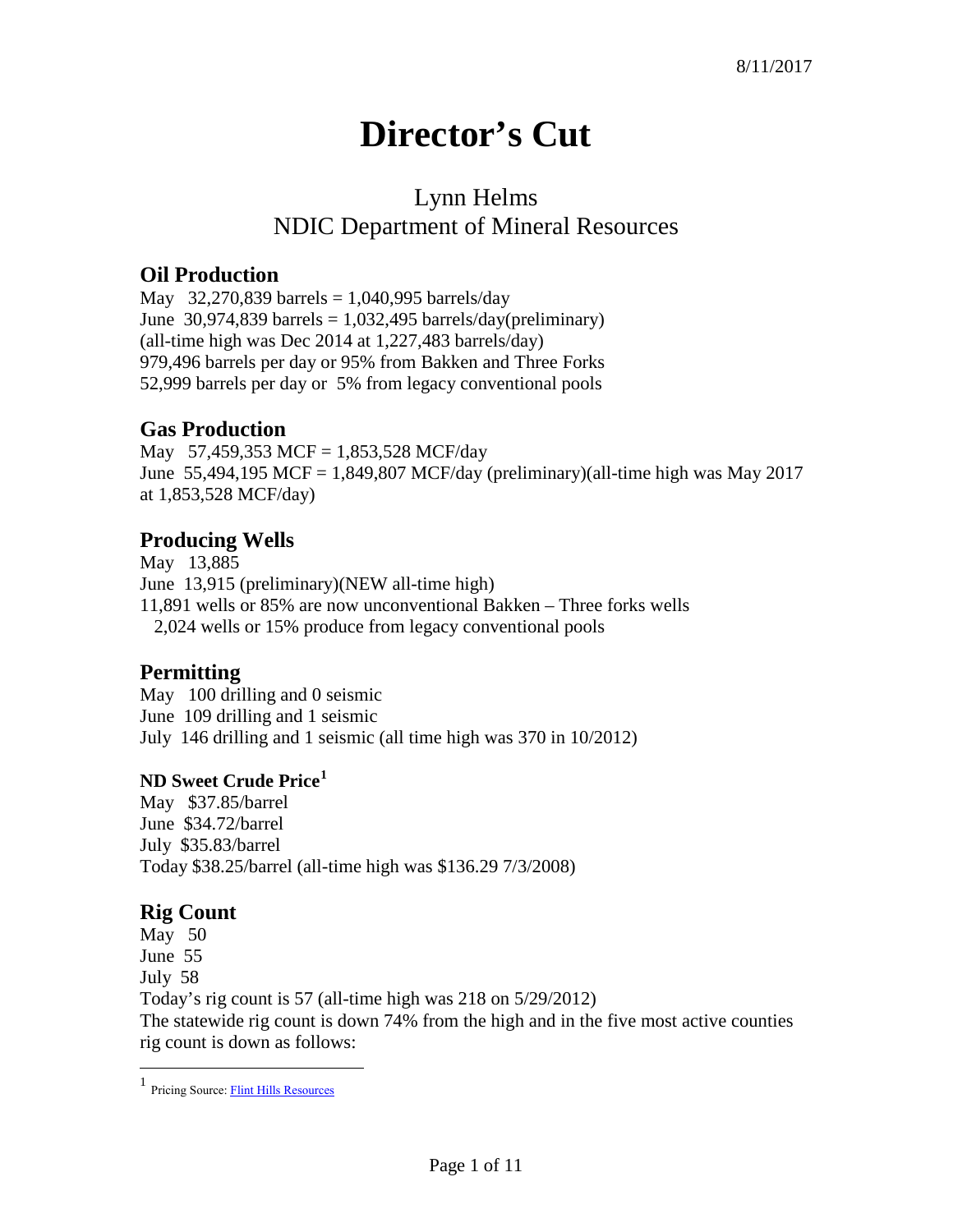Divide  $-92\%$  (high was  $3/2013$ ) Dunn -79% (high was 6/2012) McKenzie -69% (high was 1/2014) Mountrail -73% (high was 6/2011) Williams -77% (high was 10/2014)

#### **Comments:**

The drilling rig count increased five from May to June, then increased three from June to July, and is currently down one from July to today. Operators have shifted from running the minimum number of rigs to incremental increases and decreases throughout 2017, as WTI oil price moves between \$40 and \$50/barrel. If WTI drops below \$45/barrel for more than 30 days rig count is expected to drop.

The number of well completions decreased slightly from 66(final) in May to 63 (preliminary) in June.

Oil price weakness is now anticipated to last through calendar year 2017. OPEC met the last week of June and decide to extend production cuts for nine months, but compliance has been less than 100%. The markets are watching to see if US shale production offsets OPEC cuts. US crude oil inventories have been dropping rapidly.

There were no significant precipitation events, fifteen days with wind speeds in excess of 35 mph (too high for completion work), and no days with temperatures below -10F.

Over 99% of drilling now targets the Bakken and Three Forks formations.

Estimated wells waiting on completion<sup>[2](#page-1-0)</sup> is 865, up 35 from the end of May to the end of June.

Estimated inactive well count<sup>[3](#page-1-1)</sup> is 1,458, down 53 from the end of May to the end of June.

Crude oil take away capacity including rail deliveries to coastal refineries is more than adequate.

<span id="page-1-0"></span><sup>&</sup>lt;sup>2</sup> The number of wells waiting on completions is an estimate on the part of the director based on idle well count and a typical five year average. Neither the State of North Dakota, nor any agency officer, or employee of the State of North Dakota warrants the accuracy or reliability of this product and shall not be held responsible for any losses caused by this product. Portions of the information may be incorrect or out of date. Any person or entity that relies on any information obtained from this product does so at his or her own risk.

<span id="page-1-1"></span><sup>3</sup> Includes all well types on IA and AB statuses.

IA= Inactive shut in  $\geq$ 3 months and  $\leq$ 12 months

AB= Abandoned (Shut in >12 months)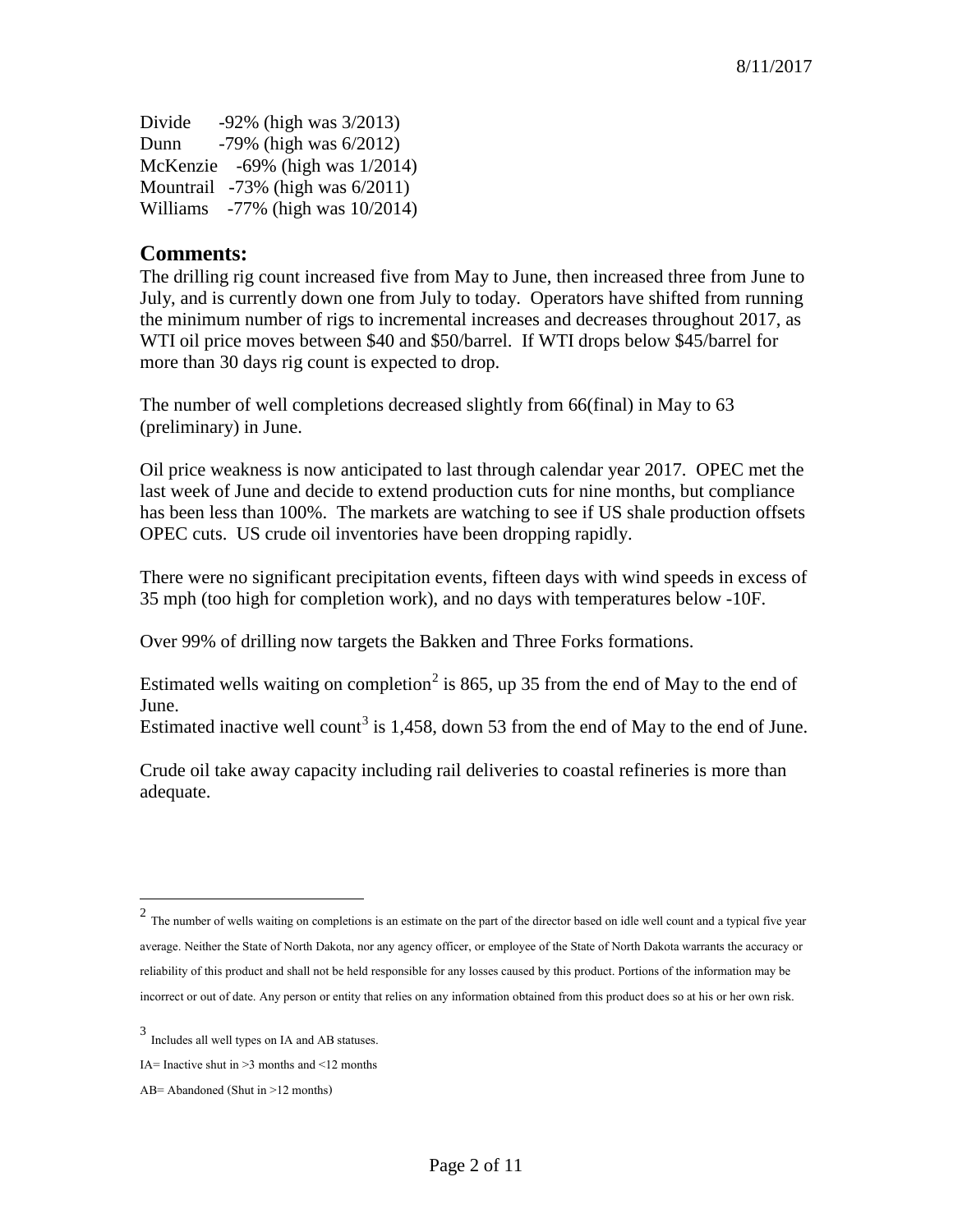Low oil price associated with crude oil inventories that remain near the five-year average high continues to limit drilling rig count. Utilization rate for rigs capable of 20,000+ feet is 30-35% and for shallow well rigs (7,000 feet or less) 20-25%.

Drilling permit activity increased 9% from May to June then increased another 34% from June to July. Operators continue to maintain a permit inventory that will accommodate increased drilling price points within the next 12 months.

Rigs actively drilling on federal surface in the Dakota Prairie Grasslands is unchanged at one.

Activity on the Fort Berthold Reservation is as follows: 14 drilling rigs (5 on fee lands and 9 on trust lands) 216,017 barrels of oil per day (131,401 from trust lands & 84,617 from fee lands) 1,688 active wells (1,170 on trust lands & 518 on fee lands) 83 wells waiting on completion 507 approved drilling permits (408 on trust lands & 99 on fee lands) 1,552 potential future wells (1,098 on trust lands & 454 on fee lands)

Seismic activity is stable. There are 3 surveys active, 0 recording, 0 NDIC reclamation projects, 0 remediating, 2 suspended, and 0 permitted.

North Dakota leasing activity is limited to renewals and top leases in the Bakken - Three Forks area.

US natural gas storage is now 2% above the five-year average indicating little price improvement in the future. North Dakota shallow gas exploration could be economic at future gas prices, but is not at the current price. The operator of the exploration well (file 27235) in Emmons County has cancelled all other permits in the area and the well is being plugged. The well appears to contain 2 pay sections totaling about 80 feet thick with very good gas shows.

The price of natural gas delivered to Northern Border at Watford City is down \$0.12 at \$2.36/MCF. This results in a current oil to gas price ratio of 16 to 1. The percentage of gas flared increased slightly to 12%. The Tioga gas plant input was up 1% to 84% of capacity. The expansion of gas gathering from south of Lake Sakakawea is starting up and the crude oil and natural gas liquids transfer lines have been approved pending geotechnical work this summer. The June Bakken capture percentage was 89% with the daily volume of gas flared from May to June up 19.5 MMCFD. The historical high flared percent was 36% in 09/2011.

Gas capture statistics are as follows: Statewide 88% Statewide Bakken 89% Non-FBIR Bakken 91% FBIR Bakken 79%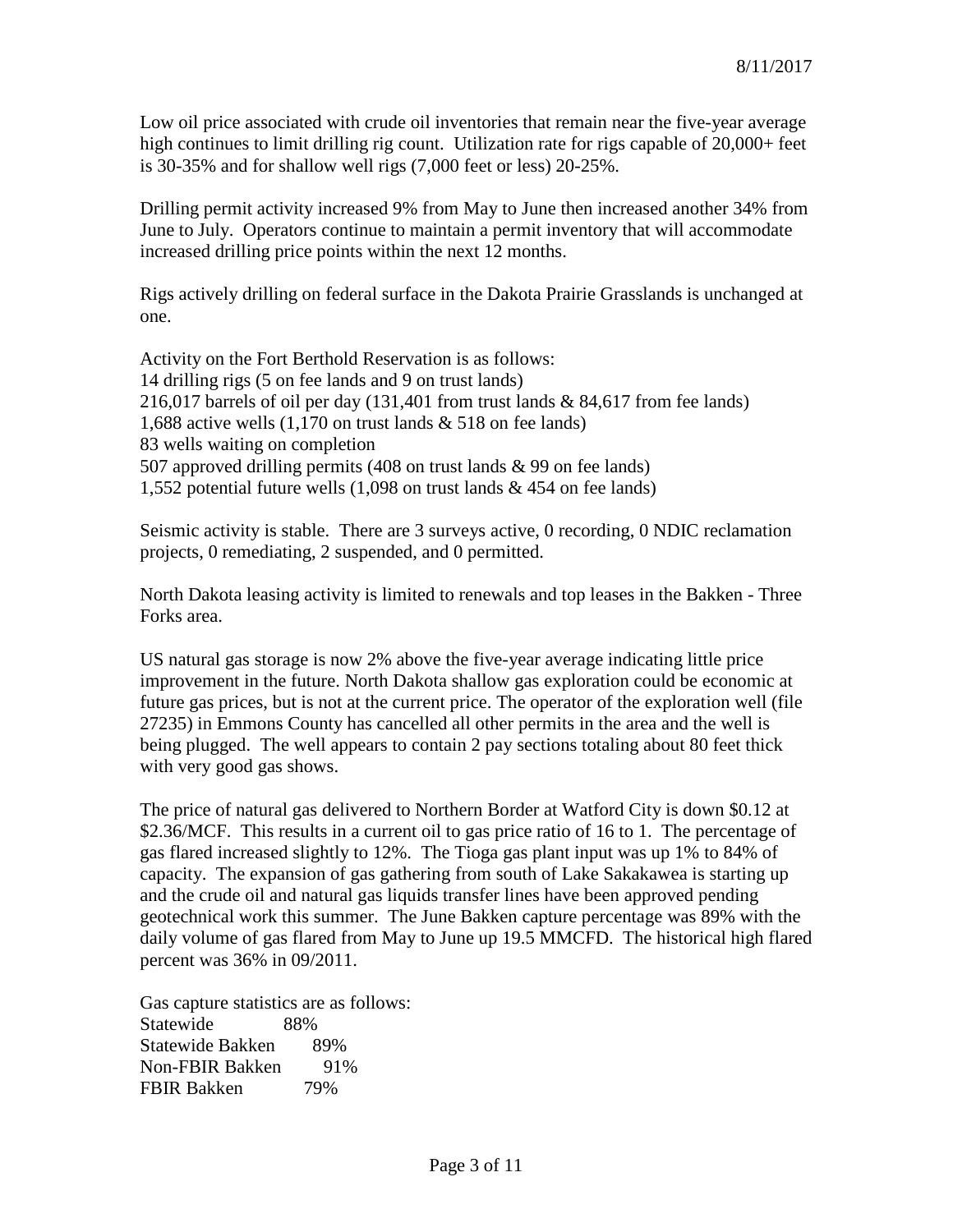Trust FBIR Bakken 79% Fee FBIR 81%

77% January 1, 2015 through March 31, 2016 80% April 1, 2016 through October 31, 2016 85% November 1, 2016 through October 31, 2018 88% November 1, 2018 through October 31, 2020 91% beginning November 1, 2020 The North Dakota Legislature passed HB1432 which sets up a council to address Clean Water Act, Safe Drinking Water Act, Clean Air Act, and Endangered Species Act issues: **BIA** has published a new final rule to update the process for obtaining rights of way on Indian land. The rule was published 11/19/15 and became effective 12/21/15. The final rule can be found at [https://www.federalregister.gov/articles/2015/11/19/2015-](https://www.federalregister.gov/articles/2015/11/19/2015-28548/rights-of-way-on-indian-land) [28548/rights-of-way-on-indian-land.](https://www.federalregister.gov/articles/2015/11/19/2015-28548/rights-of-way-on-indian-land) On 3/11/16, the Western Energy Alliance filed a complaint and motion for a temporary restraining order and/or a preliminary injunction. On 4/19/16, the US District court for the District of North Dakota issued an order denying the motion for a preliminary injunction. Secretary Zinke has expressed interest in revising right of way rules to simplify and speed up the process.

**BLM** has published a new final rule 43 CFR Parts 3100, 3160 and 3170 to update and replace its regulations on venting and flaring of natural gas effective 1/17/16. The final rule can be viewed online at [https://www.blm.gov/programs/energy-and-minerals/oil](https://www.blm.gov/programs/energy-and-minerals/oil-and-gas/operations-and-production/methane-and-waste-prevention-rule)[and-gas/operations-and-production/methane-and-waste-prevention-rule.](https://www.blm.gov/programs/energy-and-minerals/oil-and-gas/operations-and-production/methane-and-waste-prevention-rule) North Dakota, Wyoming, Montana, Western Energy Alliance, and IPAA filed for a preliminary injunction to prevent the rule going into effect until the case is settled. A hearing in Casper, Wyoming was held 1/6/17. On 1/16/17 the court denied all of the petitioners' motions for preliminary injunctions. The deadline to submit a briefing proposal on the merits of the case to the Court has been postponed to 4/24/17 at the request of Wyoming. On 2/3/17 the US House of Representatives voted 221-191 to approve a Congressional Review Act resolution against the rule. On 3/28/17 President Trump issued an executive order which in part directs "The Secretary of the Interior shall review the following final rules, and any rules and guidance issued pursuant to them, for consistency with the policy set forth in section 1 of this order and, if appropriate, shall, as soon as practicable, suspend, revise, or rescind the guidance, or publish for notice and comment proposed rules suspending, revising, or rescinding those rules:". This rule is included in the list as item (iv). North Dakota plans to continue active participation in the litigation of this rule until the BLM takes final action eliminating the rule. The US District Court in WY granted in part industry trade group petitioners' request to delay merits briefing. The Senate voted 51 to 49 against the CRA allowing the rule to remain in effect. The court has adopted a new briefing schedule. Although the court went with the slightly less expedited briefing schedule proposed by the Department of Justice, Judge Skavdahl went out of his way to state that this "briefing schedule provides the Court with the ability to enter a decision in a timely manner and before the January 2018 compliance deadlines," recognizing ND's stated concern that we receive a decision before the major compliance deadlines/conflicts with ND. Opening briefs were filed 7/3/17. On 6/27/17 U.S. D. Ct.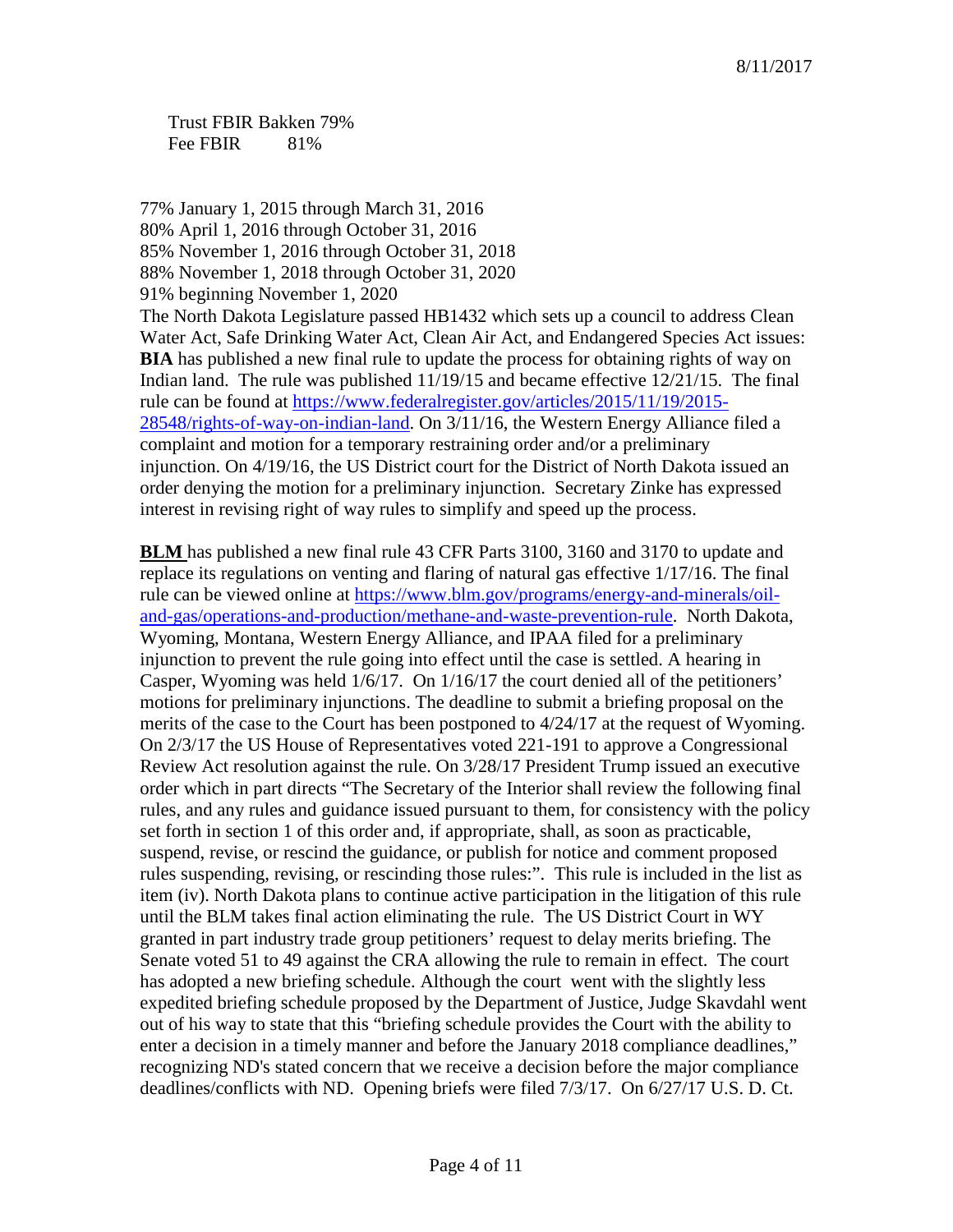Judge Skavdahl granted BLM's motion to extend the merits briefing schedule by 90 days, based on BLM's APA 705 stay and BLM's representations regarding its plans to reconsider the VF Rule. On 7/5/17 California and New Mexico sued BLM in federal court in the U.S. District Court for the Northern District of California, seeking a declaratory judgement that BLM's APA 705 stay was illegal and vacating the stay. The relief they request would vacate the stay of the January 2018 compliance et al deadlines, bringing them all back into force. BLM officials have encouraged North Dakota to intervene. On 7/12/17 a group of NGOs including the Fort Berthold Protectors of Water and Earth Rights filed a separate suit against the BLM in federal court in the U.S. District Court for the Northern District of California, seeking a declaratory judgement that BLM's APA 705 stay was illegal and vacating the stay. Response briefs are due August 11, 2017. Reply briefs are due August 25, 2017. California and New Mexico, along with various environmental groups, have challenged BLM's stay in the Northern District of California, and filed a motion for summary judgment on 7/26/17. If North Dakota wishes to file a response supporting BLM's motion, it is necessary to intervene within the next week to make the August 8 deadline. These venue motions are critical because otherwise all of the litigation regarding the timing of the Flaring Rule, including the future rulemakings further extending compliance deadlines that BLM has stated that it intends to publish, could end up in front of the magistrate judge in the Northern District of California instead of Judge Skavdahl in Wyoming. North Dakota would also need to intervene if it wants to oppose the State/NGO motion for summary judgment.

**BLM** revised final regulations for hydraulic fracturing on federal and Indian lands were published in the CFR on 3/26/15 and they were scheduled to go into effect 6/24/15. North Dakota, Colorado, Utah, Wyoming, Western Energy Alliance, and IPAA filed for a preliminary injunction to prevent the rules going into effect until the case is settled. Following a lengthy hearing in Casper, Wyoming on 6/23/15, the court issued a stay on the rules. On 9/30/15 the court granted a preliminary injunction, preventing the rules from being enforced until litigation on the rule is final. The  $10<sup>th</sup>$  Circuit Court of Appeals issued an order 3/10/16 denying the industry alternative motion for a stay. On 6/21/16 the court found the rule to be unlawful and ordered it set aside. The plaintiffs filed a motion with the US Court of Appeals for the Tenth Circuit to dismiss the appeal of the preliminary injunction. The Department of Justice on behalf of the BLM and the intervening environmental groups have appealed the decision on the rule and oppose the motion to dismiss the appeal of the preliminary injunction. The North Dakota Response Brief to the US Court of Appeals for the Tenth Circuit was filed 9/15/16. NDIC comments on the rule can be found at [http://www.nd.gov/ndic/ic-press/BLM-comments-](http://www.nd.gov/ndic/ic-press/BLM-comments-120625.pdf)[120625.pdf.](http://www.nd.gov/ndic/ic-press/BLM-comments-120625.pdf) On 3/28/17 President Trump issued an executive order which in part directs "The Secretary of the Interior shall review the following final rules, and any rules and guidance issued pursuant to them, for consistency with the policy set forth in section 1 of this order and, if appropriate, shall, as soon as practicable, suspend, revise, or rescind the guidance, or publish for notice and comment proposed rules suspending, revising, or rescinding those rules". This rule is included in the list as item (i). On 5/4/2017 BLM filed a request asking the court to hold the appeal in abeyance as it will "soon" initiate a rulemaking process to revise or rescind the 2015 Rule, that it had the authority to issue the Rule, but conceding that the Rule does not reflect BLM's current priorities or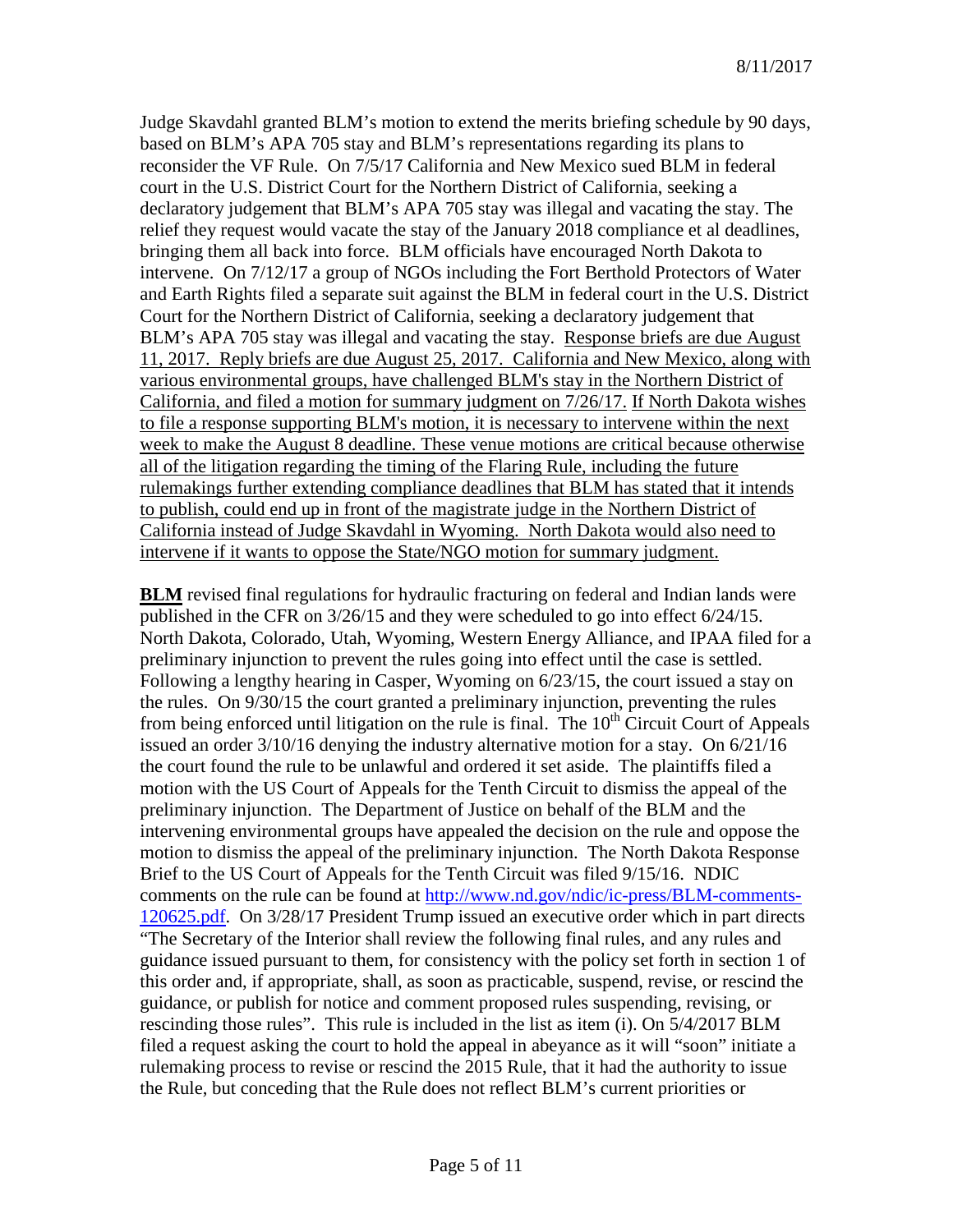policies, as reflected in certain recent Presidential Executive Orders. After the BLM submitted its filings the 10th Circuit Court Appeals immediately directed the petitioners (including North Dakota) and the intervenors to file briefs by 6/5/17 to respond to BLM's position. Two amicus groups that submitted merits briefs (the law school professors and former DOI officials) filed supplemental amicus briefs on the questions posed by the Court following the change of Administrations. The Court's Supplemental Order authorized the filing of these additional amicus briefs. Both briefs seek to capitalize on the BLM's continued insistence that it had the authority to issue the Rule (but concede that the 2015 HF Rule does not reflect BLM's current priorities or policies as reflected in certain recent Presidential Executive Orders). The two amicus groups solicit the Court to rule on the merits of the BLM and NGO appeals and to overturn the District Court decision, actually asking the Court to issue an advisory opinion on the BLM's authority. In addition to addressing the NGO arguments, North Dakota will respond to these two briefs in the context that all three parties are asking the Court to do what it is prohibited from doing by Article III of the U.S. Constitution. North Dakota filed a response brief 6/20/17 in support of the BLM action to put the rule in abeyance and take final action vacating the rule. Oral arguments before the  $10^{th}$  Circuit took place  $7/27/17$ . A recording of the oral arguments is now available on the home page of the court's website [http://www.ca10.uscourts.gov.](https://urldefense.proofpoint.com/v2/url?u=http-3A__www.ca10.uscourts.gov&d=DwMGaQ&c=2s2mvbfY0UoSKkl6_Ol9wg&r=-wqsZnBxny594KY8HeElow&m=Ul_VtJUX6iW5pvHjCcBxUWtskC0F4Dhry3sPtcEHvCw&s=laRHiLDv5w8otcQWQjpn82WMieoB2AZ-Q4M1LFQPL5s&e=)

**BLM** has published the North Dakota Greater Sage-Grouse Proposed Resource Management Plan Amendment and Final EIS. NDIC is evaluating whether the state needs to intervene in the lawsuit filed by Western Energy Alliance challenging the final plan. Information on the plan and EIS can be found at the following web addresses: [https://www.blm.gov/epl-front-](https://www.blm.gov/epl-front-office/eplanning/planAndProjectSite.do?methodName=dispatchToPatternPage¤tPageId=48797)

[office/eplanning/planAndProjectSite.do?methodName=dispatchToPatternPage&currentP](https://www.blm.gov/epl-front-office/eplanning/planAndProjectSite.do?methodName=dispatchToPatternPage¤tPageId=48797) [ageId=48797.](https://www.blm.gov/epl-front-office/eplanning/planAndProjectSite.do?methodName=dispatchToPatternPage¤tPageId=48797) On 6/7/17 Secretary Zinke issued Secretarial Order 3353 to establish an internal review team that, among other things, evaluated both federal sage-grouse plans and state plans and programs to ensure they are complementary and explored possible plan modifications with local economic growth and job creation in mind. On 8/10/17 Secretary of the Interior Ryan Zinke received a report from the Department of the Interior Sage-Grouse Review Team (DOI Team) regarding possible plan and policy modifications to complement state efforts to improve Greater Sage-Grouse conservation and economic development on public lands. The report is the final product required by Secretarial Order 3353 "Greater Sage-Grouse Conservation and Cooperation with Western States". The report, the cover letter from the Bureau of Land Management to the Secretary, and the memo from Secretary Zinke to Deputy Secretary David Bernhardt are available at [https://www.doi.gov/sites/doi.gov/files/uploads/so3353\\_memo\\_coverletter\\_report\\_08071](https://www.doi.gov/sites/doi.gov/files/uploads/so3353_memo_coverletter_report_080717.pdf) [7.pdf.](https://www.doi.gov/sites/doi.gov/files/uploads/so3353_memo_coverletter_report_080717.pdf) NDIC is evaluating whether the state needs to comment or intervene in the lawsuit filed by Western Energy Alliance challenging the final plan.

**BLM** On 8/9/17 the DOI Interior board of Land Appeals stayed drilling on the Slawson Torpedo wells one of which is currently drilling below surface casing. BLM intends to allow the well to be drilled to casing point and cemented in order to minimize environmental risks. The MHA Nation appealed the BLM decision to grant drilling permits because the well pad is located 600 feet from Lake Sakakawea although a 2012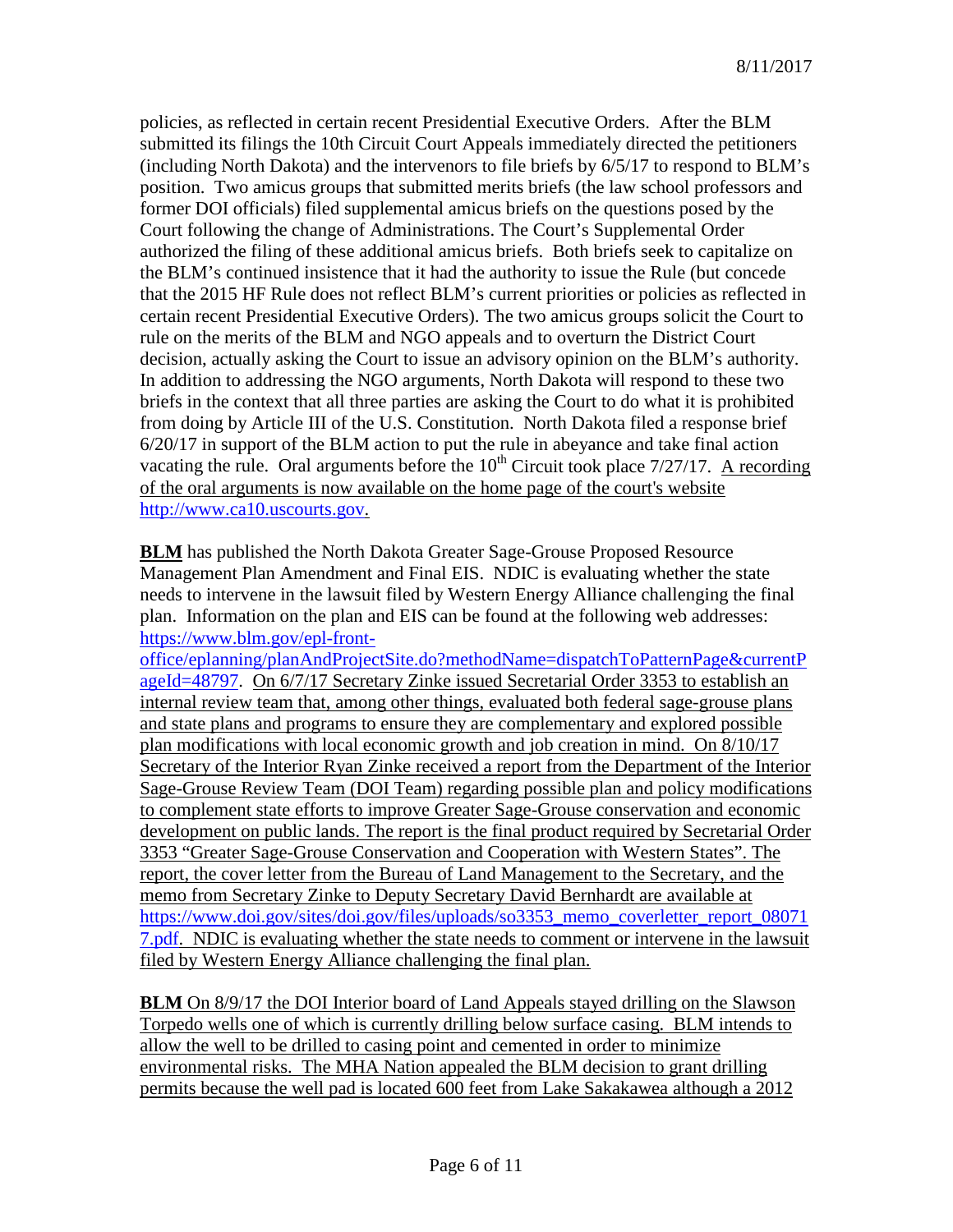tribal law requires the wells be 2,640 feet from the lake. The spacing unit for the wells contains private, federal, and state minerals while the surface location is on private land within the boundaries of the Fort Berthold Reservation.

**EPA** On 8/26/15 a coalition of environmental organizations filed a 60 day legal notice with the U.S. Environmental Protection Agency demanding more regulation of drilling and fracking waste. The groups are the Environmental Integrity Project, Natural Resources Defense Council, Earthworks, Responsible Drilling Alliance, San Juan Citizens Alliance, West Virginia Surface Owners Rights Organization, and the Center for Health, Environment and Justice. On 5/4/16 the same environmental groups filed suit against the EPA in the federal district court for the District of Columbia. The Plaintiffs Allege that EPA "has failed to meet its nondiscretionary duty" under the federal Resource Conservation and Recovery Act (RCRA ) to review and revise the RCRA Subtitle D solid waste regulations for O&G wastes every three years and that EPA last completed such a review in 1988 and that EPA has failed to review or revise the guidelines for state solid waste plans since 1981.

Plaintiffs want to force EPA to do two things-

1. Issue more stringent regulations for managing and disposing of O&G wastes, including on issues such as open-air pits and impoundments used for storing O&G wastewater, underground injection wells, and the transportation of O&G wastes by truck or pipeline.

2. Make the state solid waste plan guidelines more stringent and comprehensive. The document filed in the suit can be found at [http://environmentalintegrity.org/wp](http://environmentalintegrity.org/wp-content/uploads/2016-05-04-RCRA-OG-Wastes-Deadline-Suit-Complaint-FILED.pdf)[content/uploads/2016-05-04-RCRA-OG-Wastes-Deadline-Suit-Complaint-FILED.pdf](http://environmentalintegrity.org/wp-content/uploads/2016-05-04-RCRA-OG-Wastes-Deadline-Suit-Complaint-FILED.pdf) On 6/30/16 North Dakota filed motions to intervene in order to prevent a sue and settle situation that would adversely impact state regulatory jurisdiction and to dismiss the case. Motions to Intervene were also filed by the Texas Railroad Commission, American Petroleum Institute, Independent Petroleum Association of America, and the association of Texas oil and gas producer/royalty owners (TIPRO). The plaintiffs and EPA each filed motions to oppose the motions to intervene. North Dakota filed a reply in support of its motion on 9/23/16. Late Friday afternoon 11/18/16 the U.S. District Court in Washington DC denied North Dakota and the two industry association's Motions to Intervene. The Court accepted the NGOs' statements in their briefs that all they asked for in their Complaint was a deadline for EPA to conduct a rulemaking, and concluded that none of the intervenors had demonstrated a sufficient "injury" to support standing in that context. On 12/23/16, EPA and the NGOs submitted a proposed consent decree to the Court that would settle the RCRA Subtitle D litigation. Unlike under the Clean Air Act, there is no statutory RCRA requirement that the proposed decree be published in the Federal Register or put out for public comment. NDIC has significant concerns about the proposed decree and submitted a letter to the court expressing those concerns. Since the court denied ND's motion to intervene, ND is not a party. The consent decree was approved Dec. 28 by U.S. District Judge John D. Bates. The EPA has agreed to review the regulations and by June 2019 either propose new rules or determine that new rules aren't necessary. This is an attempt by EPA and the NGOs to impose court-ordered obligations that would be difficult for the new administration to evade and looks like an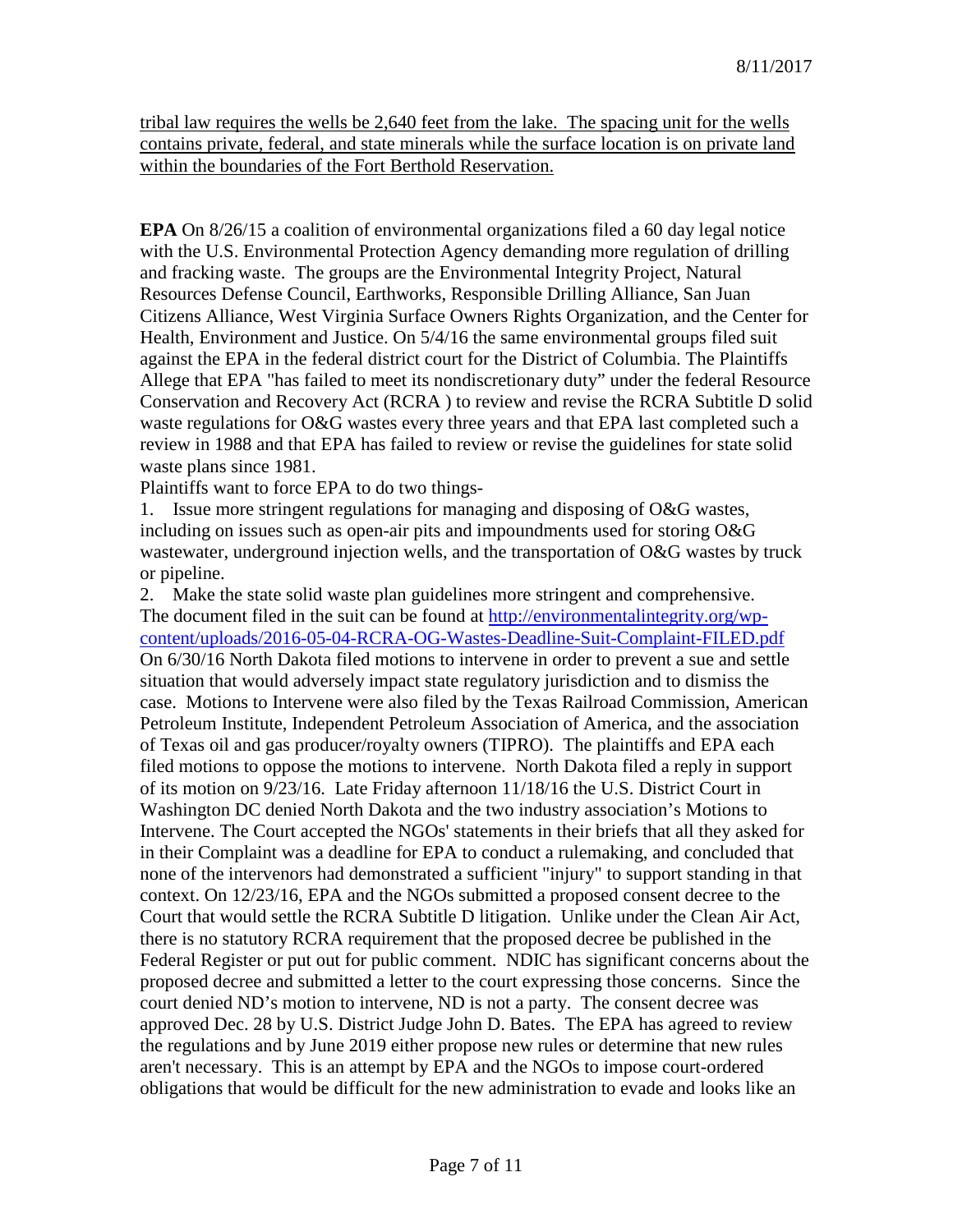attempt to ram through a sue and settle deal before the new administration takes office. On 1/13/17 North Dakota filed an appeal of the decision(s), consent decree, and federal reimbursement of plaintiffs legal costs. As part of the appeal process, on 03/24/17 North Dakota filed a statement of issues and the other administrative filings: (1) Whether the District Court erred in denying North Dakota's motion to intervene in order to represent its sovereign interests in a case in which the Plaintiffs-Appellees seek to compel the U.S. Environmental Protection Agency ("U.S. EPA") to review and revise solid waste management regulations under Subtitle D of the Resource Conservation and Recovery Act. (2) Whether the District Court erred in concluding that North Dakota did not have Article III standing in this case. (3) Whether the District Court erred in concluding that North Dakota should be held to a different, and more stringent, standard for Article III standing than the Plaintiffs-Appellees. (4) Whether the District Court erred in entering a Consent Decree that violates Subtitle D of RCRA because it omits statutory nondiscretionary duties with which U.S. EPA must comply, and would impose new nondiscretionary duties on U.S. EPA that are not contained in the statute. North Dakota filed its opening appeal brief in the UNITED STATES COURT OF APPEALS FOR THE DISTRICT OF COLUMBIA CIRCUIT on 5/23/17. The EPA and the NGOs filed briefs 6/21/17 and North Dakota filed a reply brief 7/5/17. A date for oral arguments should be set soon.

**EPA** On 6/3/16 the final rule proposing a suite of changes to Clean Air Act permitting requirements for new and modified emissions sources in the oil and natural gas industry was published in the Federal Register. On 6/29/16 the NDIC decided to file a Petition for Review with the US Appeals Court for the District of Columbia to defend the state's sovereign jurisdiction over oil and gas regulation. Thirteen other states have joined this effort. North Dakota declined the standard offer to explore settlement through the court's mediation program.

The proposed actions and NDIC comments are as follows:

o Proposed New Source Performance Standards – Docket ID number EPA-HQ-OAR-2010-0505. NDIC comments can be found at [http://www.nd.gov/ndic/ic-press/EPA-HQ-](http://www.nd.gov/ndic/ic-press/EPA-HQ-OAR-2010-0505.pdf)[OAR-2010-0505.pdf](http://www.nd.gov/ndic/ic-press/EPA-HQ-OAR-2010-0505.pdf)

o Draft Control Techniques Guidelines – Docket ID number: EPA-HQ-OAR-2015-0216. NDIC comments can be found at [http://www.nd.gov/ndic/ic-press/EPA-HQ-OAR-2015-](http://www.nd.gov/ndic/ic-press/EPA-HQ-OAR-2015-0216.pdf) [0216.pdf](http://www.nd.gov/ndic/ic-press/EPA-HQ-OAR-2015-0216.pdf)

o Proposed Source Determination Rule – Docket ID number: EPA-HQ-OAR-2013-0685. NDIC comments can be found at [http://www.nd.gov/ndic/ic-press/EPA-HQ-OAR-2013-](http://www.nd.gov/ndic/ic-press/EPA-HQ-OAR-2013-0685.pdf) [0685.pdf](http://www.nd.gov/ndic/ic-press/EPA-HQ-OAR-2013-0685.pdf)

o Proposed Federal Implementation Plan for Implementing Minor New Source Review Permitting in Indian Country – Docket ID number: EPA-HQ-OAR-2014-0606. NDIC comments can be found at [http://www.nd.gov/ndic/ic-press/EPA-HQ-OAR-2014-](http://www.nd.gov/ndic/ic-press/EPA-HQ-OAR-2014-0606.pdf) [0606.pdf.](http://www.nd.gov/ndic/ic-press/EPA-HQ-OAR-2014-0606.pdf)

North Dakota et al. and EPA have filed motions to govern further proceedings and briefing schedules. On 3/28/17 President Trump issued an executive order which in part directs "The Administrator shall review the final rule entitled "Oil and Natural Gas Sector: Emission Standards for New, Reconstructed, and Modified Sources," 81 Fed. Reg. 35824 (June 3, 2016), and any rules and guidance issued pursuant to it, for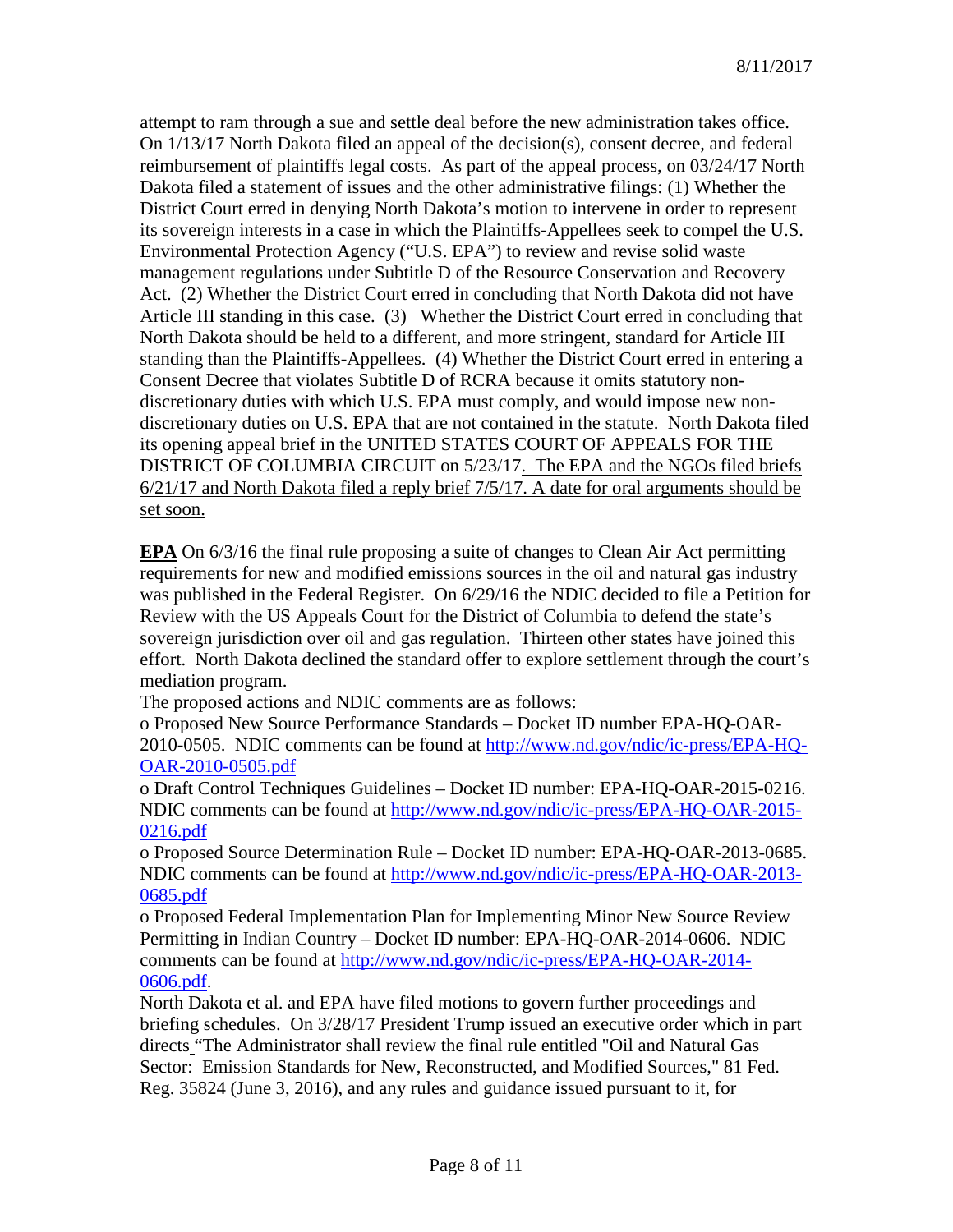consistency with the policy set forth in section 1 of this order and, if appropriate, shall, as soon as practicable, suspend, revise, or rescind the guidance, or publish for notice and comment proposed rules suspending, revising, or rescinding those rules." On 4/7/17 EPA filed a motion to hold the cases in abeyance. On 6/8/17 the NGO environmental groups challenged EPA's June 5th decision to issue a 90 day stay of the Rule's upcoming implementation dates. The NGOs argue that EPA's justifications for its stay (onerous implementation costs and excessive state administrative burdens) of the Rule were already raised and rejected by EPA during EPA's original rulemaking and that the requirements of a "judicial stay" are not met. The NGO's action is a new case, filed in the D.C. Circuit. They have also filed an emergency motion asking the Court to immediately vacate EPA's decision. On July 3 the DC Circuit court issued a 2:1 decision granting the NGO petition and vacating EPA's 90 day stay of the rule. North Dakota filed an amicus brief in support of the EPA stay. On 7/13/17 the same DC Circuit court granted an EPA motion to recall the mandate and granting 14 days for then EPA to seek reconsideration or review by the full court. API and WVA along with other states filed petitions for rehearing en banc, but on 8/10/17 the entire DC Circuit issued an order denying the API and WVa et al States petitions. EPA now proposed a 2-year stay of certain provision in the oil and gas NSPS. North Dakota filed comments on 8/9/17 in support of the proposed 2-year stay.

**EPA** published an advanced notice of proposed rule-making to seek comments on the information that should be reported or disclosed for hydraulic fracturing chemical substances and mixtures and the mechanism for obtaining this information. The proposed rule-making is in response to a petition from Earthjustice and 114 other groups who are opposed to the use of the GWPC-IOGCC FracFocus website process of chemical disclosure and any type of trade secret protection for hydraulic fracturing fluid mixtures. These groups are requesting EPA regulation of chemical disclosure under the federal Toxic Substances Control Act. Thanks to all who provided comments in support of a "states first" policy. NDIC comments can be viewed at [http://www.nd.gov/ndic/ic](http://www.nd.gov/ndic/ic-press/DMR-frac714.pdf)[press/DMR-frac714.pdf](http://www.nd.gov/ndic/ic-press/DMR-frac714.pdf)

**EPA** Administrator, Gina McCarthy, and the Assistant Secretary of the Army (Civil Works), Jo Ellen Darcy, signed the "Waters of the United States" final rule on 05/27/2015. The final rule was published in the Federal Register 7/29/15 and became effective in 37 states on 8/28/15. North Dakota, Alaska, Arizona, Arkansas, Colorado, Idaho, Missouri, Montana, Nebraska, New Mexico, Nevada, South Dakota, and Wyoming filed a lawsuit in U.S. District Court, claiming the final rule would harm states as regulators of the waters and lands. On 8/27/15 Federal District Judge Erickson granted a preliminary injunction preventing enforcement of the rule in the 13 states. The North Dakota case will now be subject to appeal, but no schedule has been set at this time. NDIC comments can be viewed at [http://www.nd.gov/ndic/ic-press/WOTUS](http://www.nd.gov/ndic/ic-press/WOTUS-comments.pdf)[comments.pdf](http://www.nd.gov/ndic/ic-press/WOTUS-comments.pdf)

Texas, Mississippi and Louisiana filed a joint complaint in the U.S. District Court for the Southern District of Texas, charging that the rule is unconstitutional. Ohio and Michigan filed a complaint in the U.S. District Court for the Southern District of Ohio, alleging that the expansion of jurisdiction includes dry land. Georgia and eight other states (Alabama,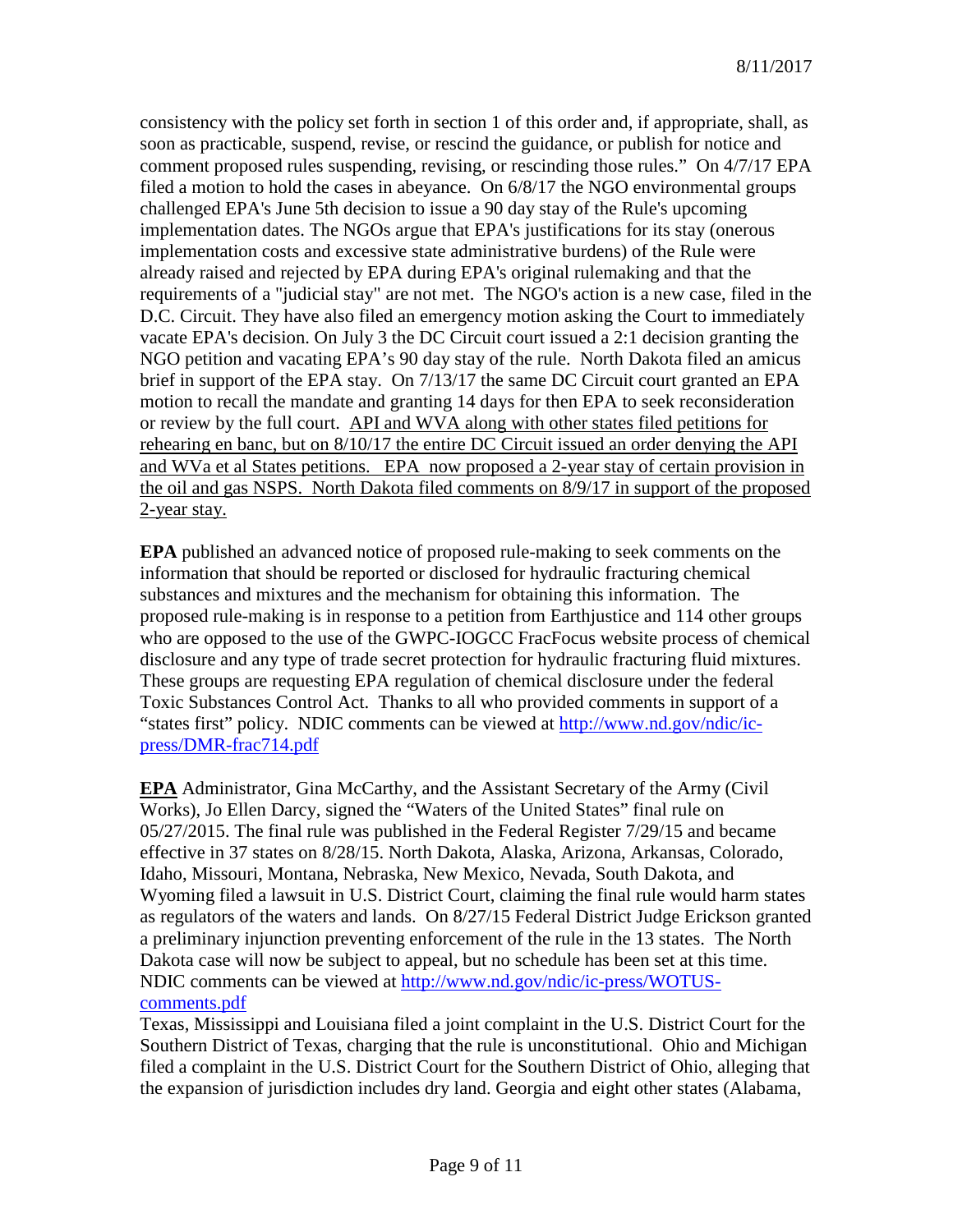Florida, Kansas, Kentucky, South Carolina, Utah, West Virginia and Wisconsin) filed suit in the U.S. District Court for the Southern District of Georgia, asking the court to vacate the rule and block its enforcement by injunction. On 10/9/15 the United States Court Of Appeals for the Sixth Circuit granted a nationwide stay of the WOTUS rule pending jurisdiction determinations. On 2/28/17 President Trump signed an executive order directing the EPA to take action, paving the way for the elimination of the rule. North Dakota plans to continue active participation in the litigation of this rule until the EPA takes final action eliminating the rule. On 6/27/17 The EPA and USACOE filed an official proposal to withdraw the rule and begin a replacement rulemaking process. The proposed rule was published in the Federal Register on 6/27/17, and will be open for public comment until 8/28/17. The public is invited to submit comments identified by Docket ID No. EPA-HQ-OW-2017-0203, at [http://www.regulations.gov.](http://www.regulations.gov/) North Dakota is preparing comments from multiple agencies.

**PHMSA** Advance notice of proposed rulemaking (ANPRM)was announced 1/10/17. SUMMARY: PHMSA is considering revising the Hazardous Materials Regulations (HMR) to establish vapor pressure limits for unrefined petroleum-based products and potentially all Class 3 flammable liquid hazardous materials that would apply during the transportation of the products or materials by any mode. PHMSA is currently assessing the merits of a petition for rulemaking submitted by the Attorney General of the State of New York regarding vapor pressure standards for the transportation of crude oil. The petition requests that PHMSA implement a Reid Vapor Pressure (RVP) limit less than 9.0 pounds per square inch (psi) for crude oil transported by rail. This rule making could substantially interfere with NDIC oil conditioning regulations. You can read about the NDIC regulations at [https://www.dmr.nd.gov/oilgas/2014Permitting\(2\).asp.](https://www.dmr.nd.gov/oilgas/2014Permitting(2).asp) NDIC will be preparing comments. NDIC submitted comments on 3/20/17 and the comment period closed on 5/19/17.

**USFWS** has made a decision to list the Dakota Skipper and Powershiek Skipperling to receive protection under the Endangered Species Act. Additional potential listing of concern are the Rufa Red Knot, Sprague's Pipit, Greater Sage Grouse, Monarch Butterfly, Sturgeon Chub, and Sicklefin Chub.

**USFWS** has published a new final rule to revise Management of Non-Federal Oil and Gas Rights. Key components of the proposed rule include: A permitting process for new operations; A permitting process for well plugging and reclamation for all operations; Information requirements for particular types of operations; Operating standards so that both the Service and the operator can readily identify what standards apply to particular operations; Fees for new access beyond that held as part of the operator's oil and gas right; Financial assurance (bonding); Penalty provisions; Clarification that the process for authorizing access to non-Federal oil and gas properties in Alaska will continue to be controlled by 43 CFR part 36, which implements provisions of the Alaska National Interest Lands Conservation Act; and Codification of some existing agency policies and practices. The proposed rule can be viewed online at

<http://www.fws.gov/policy/library/2015/2015-30977.html> comments on the proposed rule were due 4/9/2016. NDIC comments can be found at [http://www.nd.gov/ndic/ic-](http://www.nd.gov/ndic/ic-press/DMR-FWS-0086.pdf)